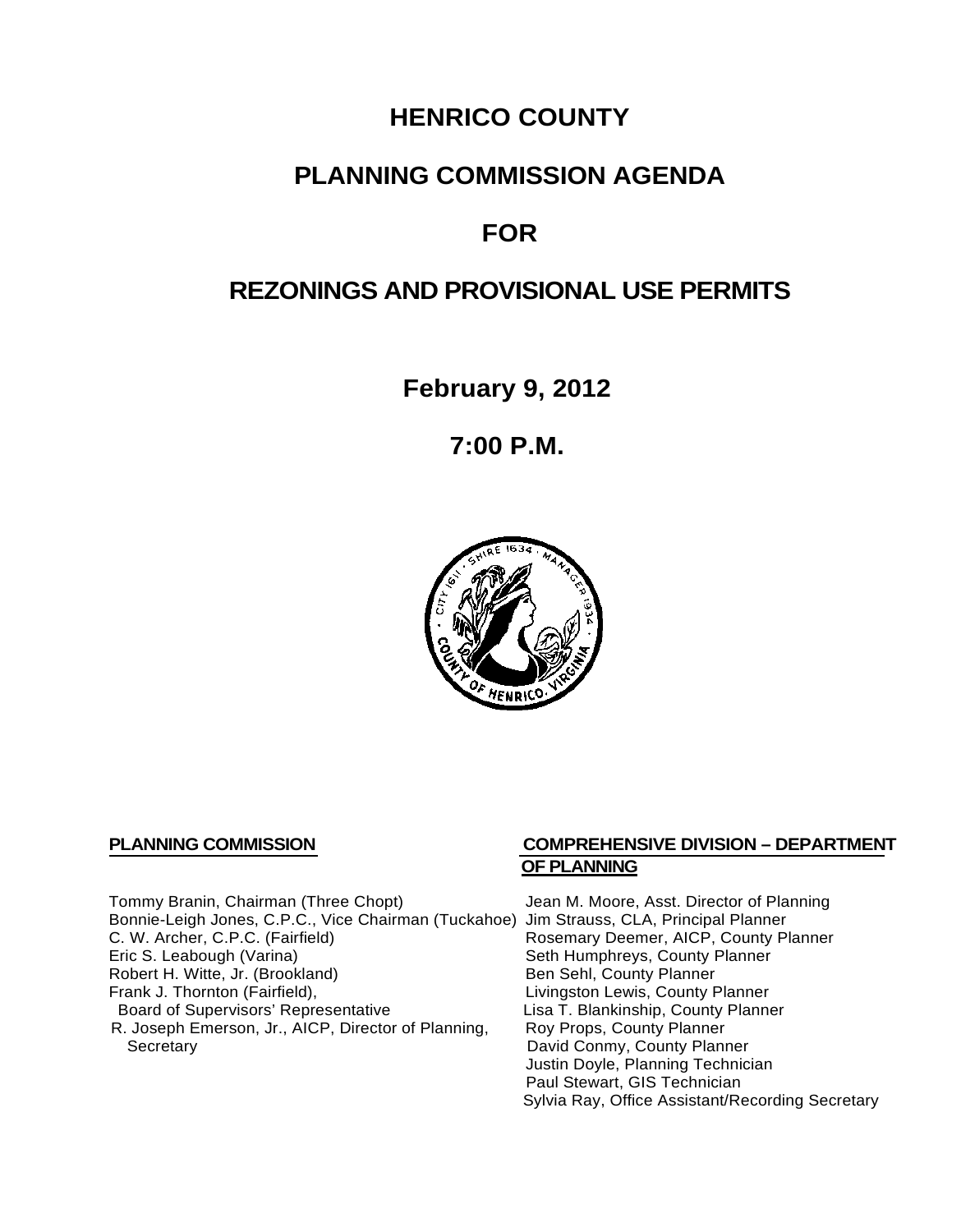#### **PLANNING COMMISSION REZONING MEETING FINAL AGENDA FEBRUARY 9, 2012**

**BEGINNING AT 7:00 P.M.**

**WELCOME:**

**PLEDGE OF ALLEGIANCE:**

**RECOGNITION OF NEWS MEDIA:**

**CALL TO ORDER:**

**REQUESTS FOR WITHDRAWALS AND DEFERRALS: (1); (1)**

**REQUESTS FOR EXPEDITED ITEMS: (1)**

**CASES TO BE HEARD: (1)**

**TUCKAHOE:**

None.

#### **BROOKLAND:**

#### *(Deferred from the February 10, 2011 Meeting).*

**C-20C-10 Revardo C. Pretlow for Thelma W. Pretlow:** Request to amend proffered condition accepted with Rezoning Case C-30C-96, on Parcel 758-770-0117, -0207, 758-769-0297, -0186, 757-769-9875, -9665, -9453, -8161, -7468, -7275, -7998, -5690, -3698 located at the intersection of Springfield Road (State Route 157) and Echo Lake Drive. The applicant proposes to amend Proffer 4 related to the number of single family homes developed on the property in order to allow one additional dwelling unit. The existing zoning is R-3C One-Family Residence (Conditional). The 2026 Comprehensive Plan recommends Suburban Residential 2, density should not exceed 3.4 units per acre. **Staff – Lisa T. Blankinship (Withdrawn by Applicant) Withdrawn by Applicant**

**C-1C-12 Randy Hooker for Hermitage Investment Group, LLC:** Request to conditionally rezone from R-3 One-Family Residence District to M-1C Light Industrial District (Conditional) Parcel 771-752-7780 containing 9.29 acres located at the southeast intersection of Staples Mill Road (US Route 33) and Hermitage Road. The applicant proposes light industrial, office/warehouse, and specialty retail uses. The uses will be controlled by zoning ordinance regulations and proffered conditions. The 2026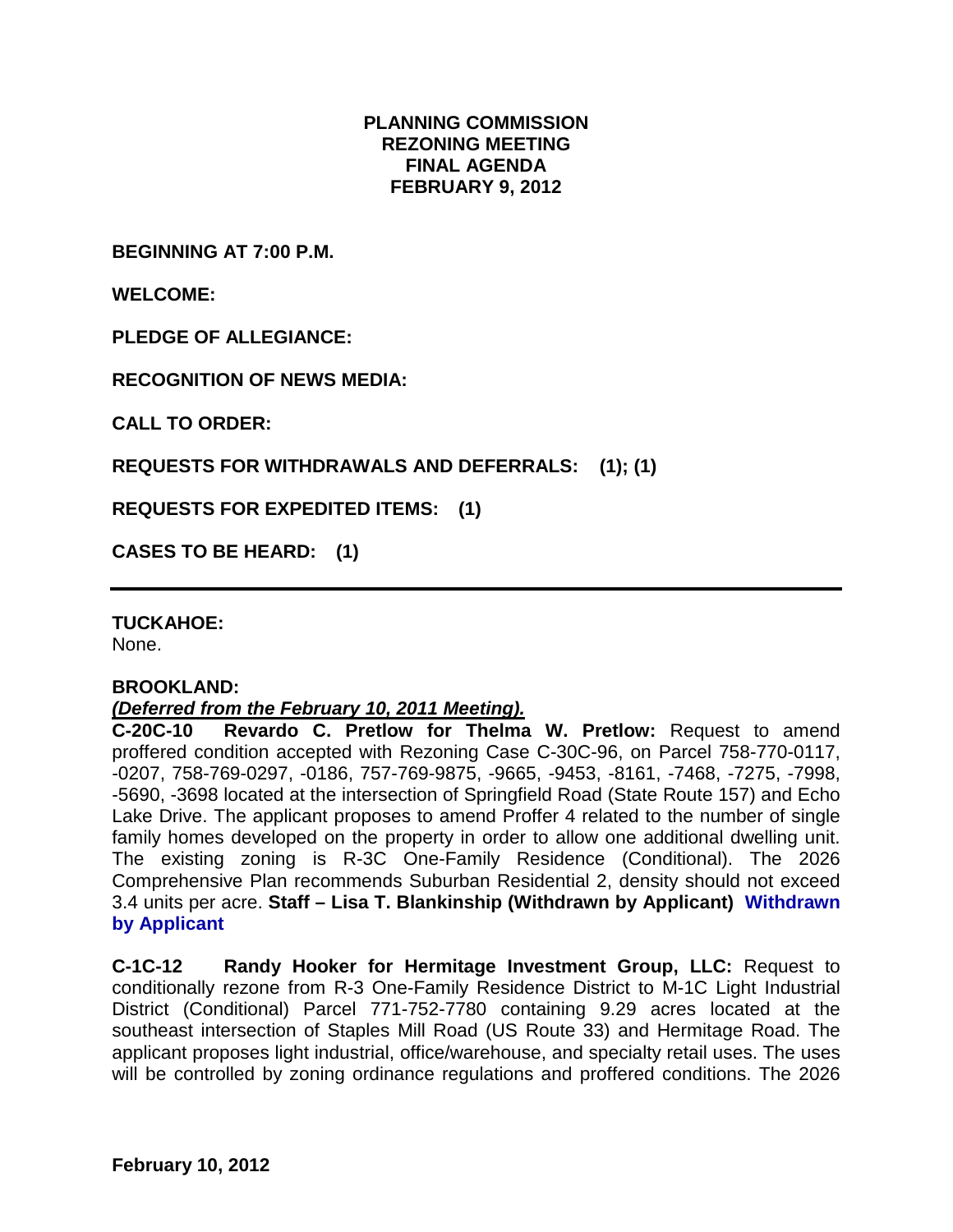Comprehensive Plan recommends Office, Light Industrial, and Environmental Protection Area. **Staff – Ben Sehl Deferred to the March 15, 2012 Meeting**

**C-7-12 Larry Horton for Hungry Creek Development Company, LLC:** Request to rezone from R-3C One-Family Residence District (Conditional) to C-1 Conservation District part of Parcel 759-765-8952 containing .202 acres located approximately 500 feet east of Francistown Road at its intersection with Nuckols Road. The applicant proposes a Conservation District within the 100-year floodplain. The use will be controlled by zoning ordinance regulations. The 2026 Comprehensive Plan recommends Environmental Protection Area. **Staff – Ben Sehl (Expedited Agenda Requested) Recommended for Approval**

#### **VARINA:**

None.

### **FAIRFIELD:**

None.

#### **THREE CHOPT:**

#### *Deferred from the January 12, 2012 Meeting.*

**C-8C-11 Webb Tyler for Dalton Park Land Development Company:** Request to conditionally rezone from R-3C One-Family Residence District (Conditional) to RTHC Residential Townhouse District (Conditional) parts of Parcels 743-763-3572, -3527, 743-764-4622 and -6363, containing 12.2 acres (Parcels 1 and 3) located on the east line of Interstate 295 approximately 630 feet west of the southern terminus of Allenbend Road and on the east line of Interstate 295 approximately 350 feet west of the western terminus of Edinburgh Road and from R-3C One-Family Residence District (Conditional) to R-5AC General Residence District (Conditional) Parcels 743-763-8655, -9269, and 744-763-1576 and parts of Parcels 743-763-3527, -3572, 744-764-2703, 744-763-2190 and 743-764-4622, containing 16.9 acres (Parcel 2) located between the west line of Belfast Road and the northeast intersection of Interstates 64 and 295. The applicant proposes a residential development of no more than 140 units. The RTH District allows a maximum density of nine (9) units per acre. The R-5A District allows a minimum lot size of 5,625 square feet and a maximum density of six (6) units per acre. The uses will be controlled by zoning ordinance regulations and proffered conditions. The 2026 Comprehensive Plan recommends Traditional Neighborhood Development to support a mixture of residential, nonresidential and open space uses with 60% of the land consisting of residential uses at a density not to exceed 12 units per acre; however, the site is also within the Innsbrook Area Study which recommends a maximum density of 8 units per acre for residential uses. **Staff – Ben Sehl (Deferral requested to the March 15, 2012 Meeting) Deferred to the March 15, 2012 Meeting**

**RESOLUTION: SIA-004-11 Brook Road Neighborhood Park:** Substantially In Accord with the 2026 Comprehensive Plan (Fairfield District). **Staff – Rosemary Deemer Approved**